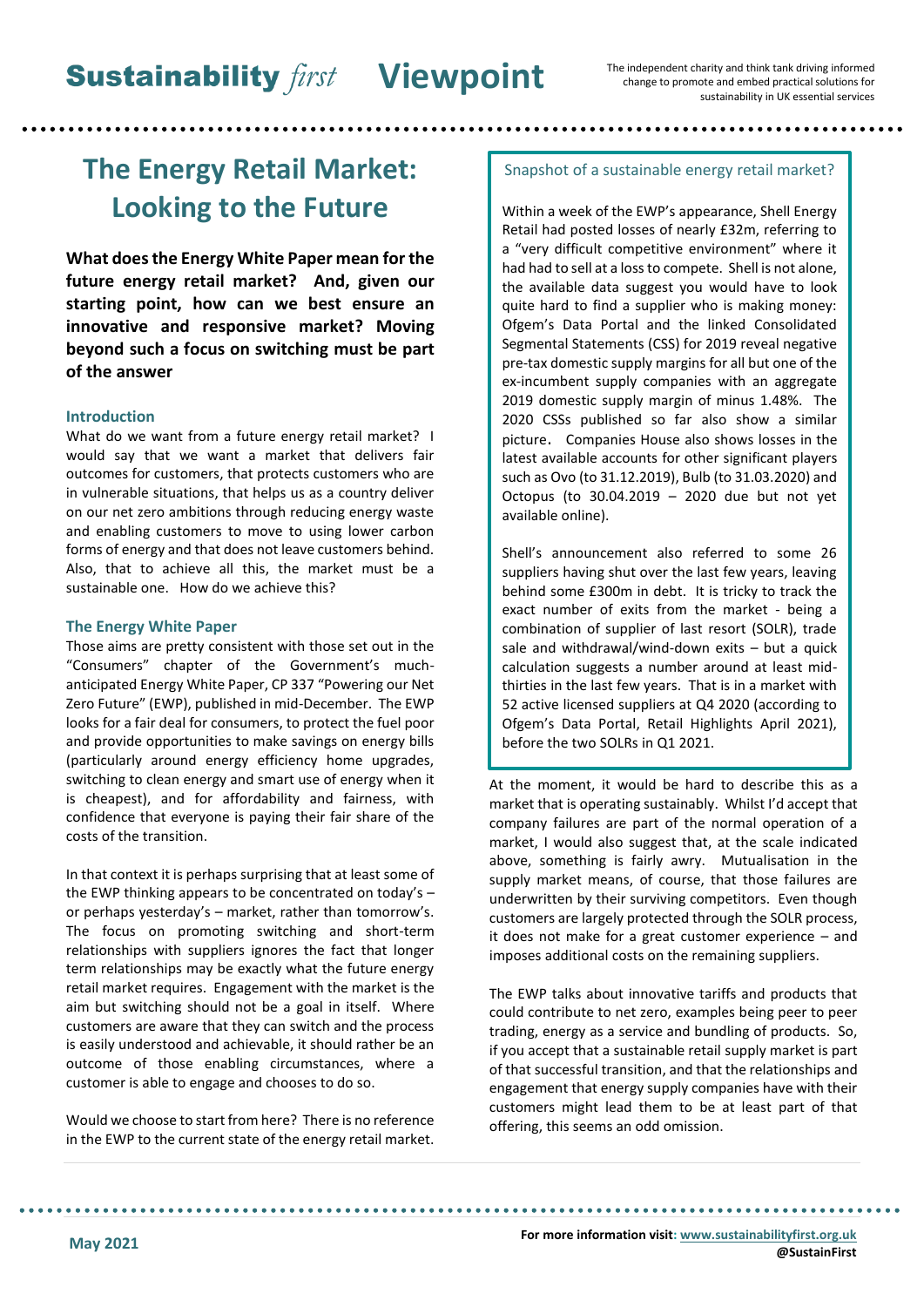**Sustainability** *first* Viewpoint

The independent charity and think tank driving informed change to promote and embed practical solutions for sustainability in UK essential services

In a positive step forward, the EWP acknowledges and proposes to remove the long-standing market distortions caused by the customer number thresholds for the Energy Company Obligation and Warm Homes Discount. This will resolve the problem acknowledged in the joint BEIS/Ofgem Flexible and Responsive Energy Retail Markets (FRERM) consultation of July 2019, that only the customers of suppliers above the thresholds contribute to the recovery of the costs of either scheme and, the larger a supplier is, the more disproportionately their consumers contribute to the costs of delivering ECO. The FRERM acknowledged that, because those suppliers were competing for engaged customers with other suppliers facing lower or no obligation costs, competitive forces might incentivise the concentration of these costs in the prices paid by consumers who do not engage. Given the FRERM estimated those costs at some £41 per dual fuel customer, whether engaged or not engaged, this has a clear potential impact on price differentials – and will have contributed to any 'loyalty penalty' (discussed below).

The EWP does not deal with another distortion which the FRERM identified, namely the uneven distribution of higher cost-to-serve customers across suppliers in the market which, the FRERM suggested, could lead both to "cherry picking" of customers to avoid serving some types of customers and, in the same way as described above in relation to ECO and WHD, to higher prices being charged to less engaged consumers. This also needs to be addressed and we can hope that it might be picked up further in the proposed strategic dialogue to take place between Government, consumers and industry on affordability and fairness.

#### **Switching**

One area of the EWP that received a fair amount of speculative press coverage pre-publication was the proposals in respect of opt-in and opt-out switching frameworks, reflecting an aim to address barriers to consumer engagement and the current nature of default tariffs. This appears to be looking forward to a world without a price cap in place and is described as seeking to avoid the return of a loyalty penalty.

There are a number of comments to be made here. First, the EWP appears to suggest a loyalty penalty exists now. It states that almost all consumers know they can switch, but that many consumers remain on default tariffs, where they stay even though "significantly cheaper alternatives are available" and therefore that they pay a loyalty penalty, but that the price cap "currently limits the extent of the loyalty penalty". In fact, default tariffs are currently by definition fair prices, as they have been set by Ofgem on

the basis of Ofgem's view of the costs faced by efficient suppliers in the market, assuming a certain hedging profile. There are lower prices in the market but, to the points raised above, are all of those lower prices sustainable? Do they all reflect prudent operating models and policies and are they accessible by all types of customer? Do they reflect the distortions in the market discussed above?

Secondly, any proposal like this *could* only work in a world where market distortions like those discussed above have been removed – or companies will not be able to compete on a level playing field for any customers put into the process. The EWP contains proposals to deal with one distortion recognised in the FRERM – we do not know what is proposed to be done about the other identified there but that should also be dealt with before moving to take any such step.

Thirdly, just because there is a difference between prices, it does not necessarily make that differential an unfair one. For example, is the ideal that there should be no reward for switching or that all customers should get that reward (if it then exists) if they opt into it or do not opt out of it? This appears to take quite a narrow view of the market switching is not the only measure of healthy competition and engagement and customers who do not switch are not necessarily unfairly disadvantaged. The former CEO of Ofgem, before the BEIS Committee in January 2018, suggested that he would not expect to see exactly the same prices being paid by anyone and that £50 to £100 in the energy retail market might be a differential that is consistent with effective competition (though going on to comment that whether it was fair was a slightly different thing).

Fourthly, in the FRERM, it was suggested that Government would consider new intervention in the market "if" there was evidence that loyal customers were "likely to once again face unfair pricing strategies" –there cannot be any such evidence at this point in time, due to the existence of the price cap, as described above. The powers are very clearly there, in section 9 of the Domestic Gas and Electricity (Tariff Cap) Act 2018, if a review concludes that protection is needed.

Fifthly, and crucially in the context of the transition to net zero, will switching be such an important indicator of the competitive health of the market as it appears to be viewed to be today and will one-size-fits-all collective tariff switching schemes work in a world when tariffs are likely to be smarter and more personalised? How will such schemes work when there is a wider plurality of business models and where we may instead be focusing on deeper